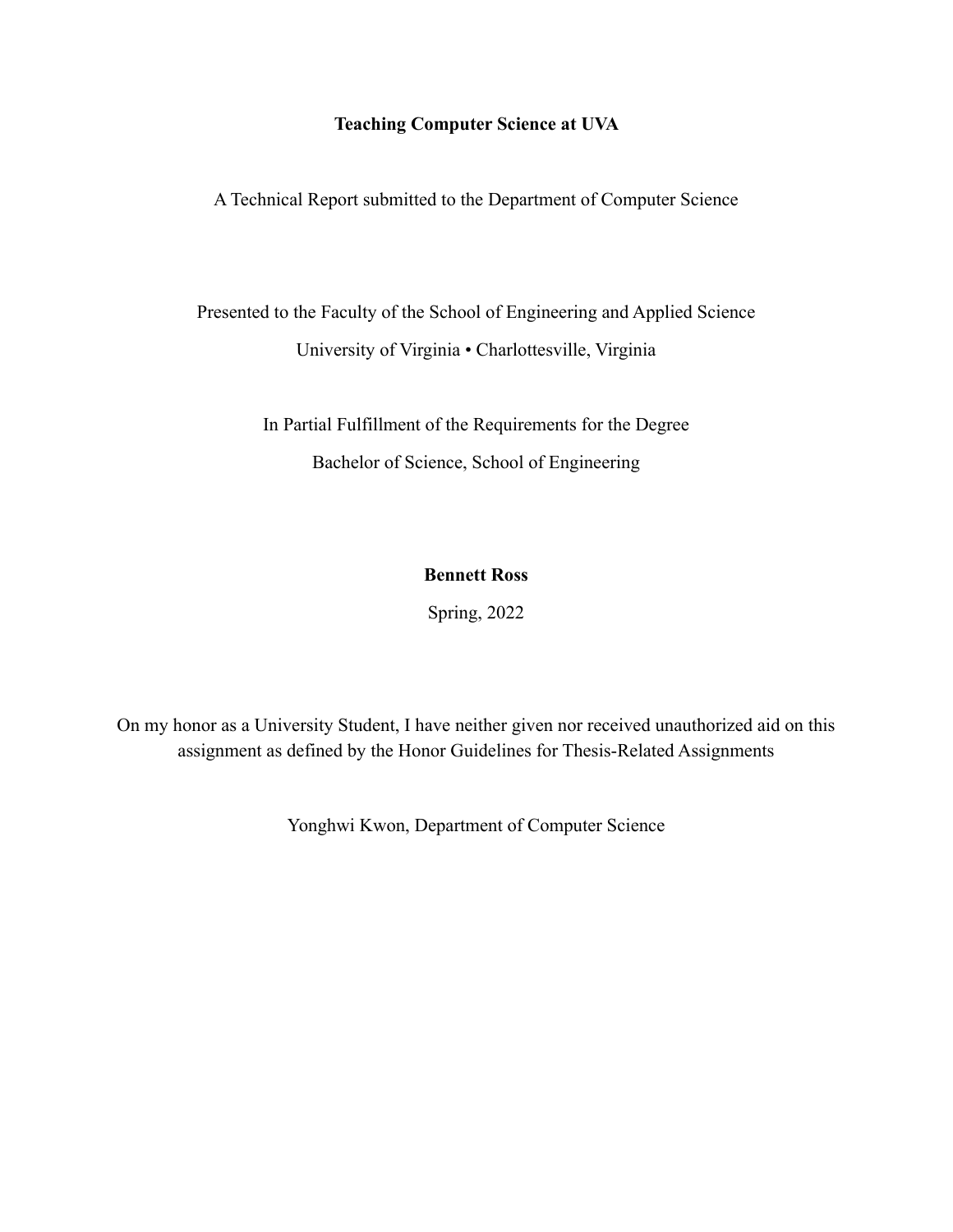# **Teaching Computer Science at UVA**

**CS4991 Capstone Report, 2021**

Bennett Ross

Computer Science University of Virginia School of Engineering and Applied Science Charlottesville, VA, USA lr4nw@virginia.edu

# **ABSTRACT**

My summer internship at Capital One where I was tasked to design a web-based document content search API prompted me to consider the ways that the Computer Science program at the University of Virginia (UVA) should be restructured to better prepare students for experiences similar to mine and produce higher quality software engineers. As a graduating computer science student at UVA who participated in the 2019-2020 new curriculum, I have had the opportunity to experience the early stages of the curriculum that will be adopted in the next academic year. My track in the CS department includes courses such as Data Structures and Algorithms (DSA), Software Development Essentials (SDE), and Computer Organization and Architecture (COA) which is now called Computer Systems and Organization. These courses gave me a much stronger foundation of computer science principles than my peers in the traditional curriculum. Though the future curriculum will do a better job than its predecessor of preparing CS students for employment, it too can be improved. Students will benefit from acquiring more knowledge about the most common algorithms, more experience building applications in the language used in most web development positions (Javascript), and more exposure to cloud computing services.

## **1. Introduction**

The one question that every computer science professor asks is "What is the best way to prepare my students for the workforce?" The University of Virginia's Computer Science department has asked this question as well; and as a result, they have given their students the option to share an internship experience and provide details on how their tenure as a student has prepared them for the task. As a fourth-year computer science student at the University of Virginia who participated in the 2019-2020 new curriculum, I have a unique perspective of being able to compare my internship experience and knowledge with peers who were either in the curriculum or on the traditional path of the Bachelor of Science in Computer Science (BSCS) track. During my most recent internship at Capital One, I was given the task of designing a document content search web API using Javascript and leveraging several Amazon Web Services (AWS) platforms such as load balancers, simple queue services, lambda functions, databases, and elastic search in order to maximize efficiency. Throughout my experience, I had to become extremely familiar with Javascript, learn all of the different AWS platforms that were utilized, participate in an agile work environment, and craft presentations for both technical and non-technical coworkers.

#### **2. Related Works**

In this section, I present related work on learning strategies for computer science education, in addition to the course syllabi and learning objectives for the computer science department at UVA.

In their technical paper, Tychonievich and Sherriff explain the reasoning behind the computer science curriculum overhaul as low overall curriculum cohesion along with being very outdated (2021). The low cohesion was caused by slight and individual tweaks to specific classes that gradually decreased the cohesion of the curriculum. This change also addresses a multitude of inefficiencies due to the length of time that the curriculum has gone without redesign. For example, there has been a tenfold increase in student enrollment and an updated pedagogy to stay current with the latest fields in computing since the last redesign. The paper also provides more detailed insight into their process of redesigning the curriculum. The course syllabi of the 2019-2020 new curriculum courses can be found at http:// pilot.cs.virginia.edu/category/courses

The Engineering is Elementary (EiE) program by the Museum of Science in Boston, Massachusetts has developed a culmination of 7 research-based classroom strategies for teaching computer science (Team, 2021). Among the list includes creating real-world relevance and providing opportunities for collaboration and sharing. At the college level creating real-world relevance would be the equivalent of producing software that a company would potentially have you design.

These sources influence the recommendation of changing the Software Development Essentials project. Altering the project will provide the opportunity to create real-world relevance and get students familiar with the working environment. Utilizing local cloud computing platforms will help keep students up to date on a growing topic in the field which was another aim for the redesign.

## **3. Curriculum Comparisons**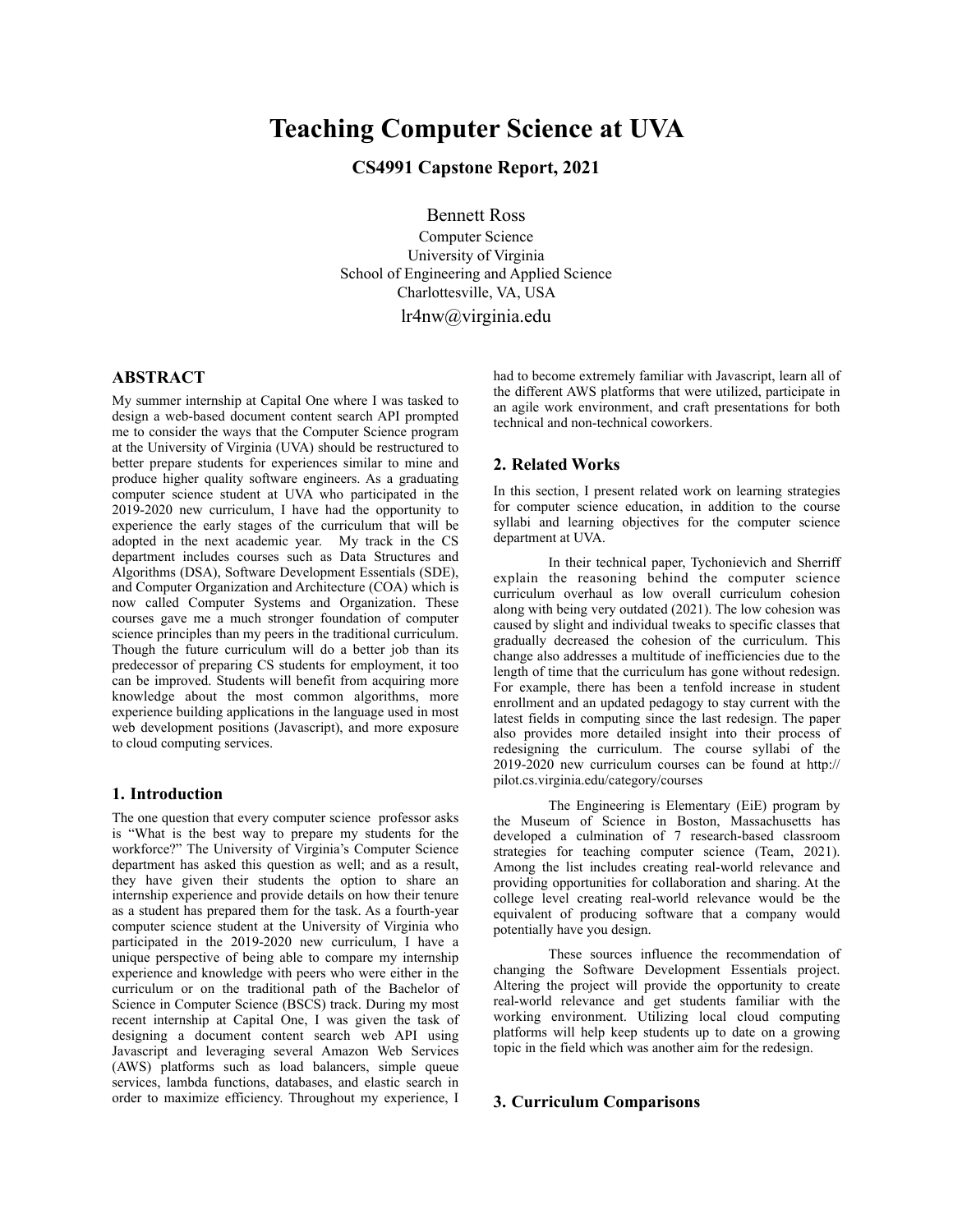The traditional BS Computer Science curriculum requirements include eight classes. The program starts with the introductory programming course taught in Python, then moves to Java and the essentials of software development in the next course. Then the focus switches onto data structures and representation while using C++ and instructional programming languages created by UVA, in addition to taking digital logic design which teaches logic concepts. Then students are required to take Computer Architecture, Operating Systems, and Advanced Software Development which all teach important aspects of software development and how a computer works.

In addition to restructuring the required courses, program coordinators also restructured how and when the material is taught. The material in the traditional track is still taught in the new curriculum, but the sequencing makes the material much easier to digest and to apply to both prior and future knowledge.

The pilot program restructures the courses by requiring seven courses all with two levels:

- **•** Discrete Mathematics and Theory (DMT) which replaces Discrete Mathematics and Theory of Computation;
	- **•** The former course of Discrete Mathematics focused on teaching the principles of logic through the use of functional programming (specifically in Lean); its replacement will divert the attention to proving theorems and writing prose proofs by hand. This will result in students learning the foundation of discrete mathematics and logic instead of pattern matching while programming in Lean. The specifics of how it will cover the Theory of Computation aspects are not posted, but it is safe to assume that the course will be almost identical to its current format.
- **•** Data Structures and Algorithms (DSA) which replaces parts of Data Structures and Representation and Algorithms;
	- **•** Data Structures and Representation covers several topics, but what DSA takes over is the implementation of basic and advanced data structures along with evaluating asymptotic time and space complexity. It also changes the main language from C++ to Java. The second part of the course cover the concepts learned in Algorithms through the use of programming assignments where the algorithms must be implemented and written assignments to write proofs.
- **•** Computer Systems and Organization (COS) which will replace Digital Logic Design, Computer Architecture, Operating Systems, and parts of Data Structures and Representation;
	- **•** The first part of COS will cover the remaining material of Data Structures and Algorithms, Digital Logic Design, and Computer Architecture. It teaches programming from the most basic machine level to high level, ensuring students understand the basic execution model and assembly. It also has lessons on logic gates covered in Digital Logic Design along with teaching all of the concepts covered in Computer Architecture. The second level of the course will cover the more expansive knowledge of Operating

Systems; the assignments covered in both courses are almost identical.

- **•** Software Development Essentials (SDE) which replaces Advanced Software Development.
	- **•** Both courses are designed to teach students all necessary software design principles to efficiently implement a complex software entity that involves many aspects of modern software systems. They differ in the language used to implement this entity, SDE uses Java and its Swing framework while Advanced Software utilizes Python and its Django framework.

#### **4. Results**

My track on the revised BSCS curriculum was much more efficient than the traditional track. I have found that my knowledge retention of earlier topics taught throughout the curriculum is much higher than that of my peers who came in with the same technical background but did not choose the pilot program. The relatively early exposure to algorithms, within my second semester, as opposed to my fourth or later, was also extremely beneficial to me when applying to internships or even practicing technical coding challenges on LeetCode.

My education has even allowed me to help peers understand concepts and code on assignments from courses on the traditional track that I had not yet taken. Computer Architecture and Operating Systems are commonly regarded as the hardest computer science courses offered; however, I was able to effectively TA for both while only taking Operating Systems the semester prior and never taking Computer Architecture.

#### **5. Recommendations**

While the new curriculum is much better than the traditional, it still did not fully prepare me for my internship experience. For example, I had no prior experience with coding in Javascript, presenting my codebase to both technical and non-technical peers, and working with agile software development. If the Computer Science curriculum was restructured just slightly more, future students could at least be exposed to these aspects of computer work. Not only would they experience less of a shock in their internship experience, but they would also be likely to receive internship offers before the summer after their third year, which would give them an even larger advantage in the workforce.

UVA should continue to infuse more algorithms earlier in the CS degree track in addition to teaching Javascript and local cloud computing structures and programs to expose students to popular fields and languages. These changes would be extremely beneficial to UVA students looking to enter the workforce since most applications include some sort of front-end service. Also, cloud computing is an ever-growing field worth over \$200 billion right now with the expectation to triple by 2027 (Fortune Business Insights, 2021).